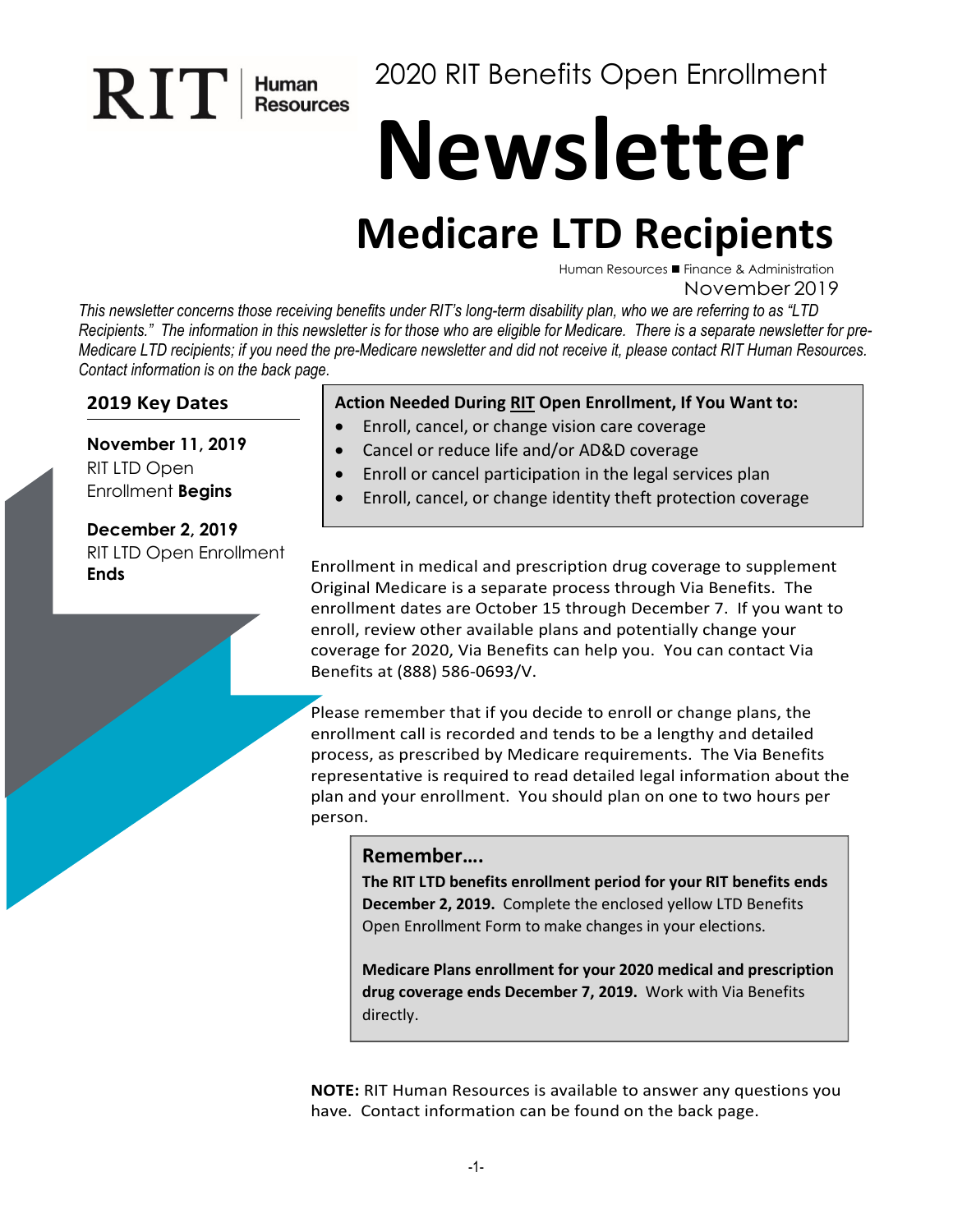## **2020 RIT Open Enrollment Information**

#### **How to Enroll or Make Changes**

**Your current election for dental, vision, life insurance, accidental death & dismemberment insurance, legal services, and identity theft protection coverage will automatically continue into 2020.** The enclosed yellow *LTD Benefits Open Enrollment Form* shows your current benefits with the 2020 contribution amounts.

You can make changes to your benefits, enroll in newbenefits, or cancel benefits by completing the enclosed yellow *LTD Benefits Enrollment Form*.

#### **Change in Family/Employment Status**

If you have a qualified family or employment status change during the year (e.g., spouse gains or loses employment), you are eligible to make a mid-year change, as long as you notify RIT's Human Resources within 31 days of the event. Otherwise, you must wait until the next annual Open Enrollment. The event must be consistent with the change you want to make.

#### **You can make changes to the following benefits, which will be effective January 1, 2020:**

- Vision Care
- Legal Services Plan
- Identity Theft Protection
- Supplemental, Spouse, Child Life Insurance *(reduce or cancel only)*
- Supplemental, Spouse, Child AD&D Insurance *(reduce or cancel only)*

#### **Important Reminder: Review and Update Beneficiary Designations**

Are your beneficiary designations up to date? Do you know who you named as your beneficiary for your life insurance or retirement savings?

Events such as death, marriage, and divorce can drastically change your life. It's important that you regularly review your beneficiary designations to ensure they are up to date. The decision to change beneficiaries depends on many factors as well as your own personal and financial situation. It is important to make updates and changes in a timely manner to ensure your benefits are distributed the way you wish them to be.

You will find information on how to update your beneficiaries for your RIT benefits in the life insurance and retirement plan sections of the RIT benefit website.. If you have retirement savings at both Fidelity and TIAA, you should review and update beneficiaries at both organizations; they are separate designations.

Please remember, the unexpected can happen at any time. Don't put your loved ones in a bad situation because you didn't take the time to designate your beneficiaries.

#### **Reminder about Dental Coverage**

RIT has a dental enrollment every two years. This is not an enrollment year. Therefore, your current election will continue in 2020. You cannot make a change.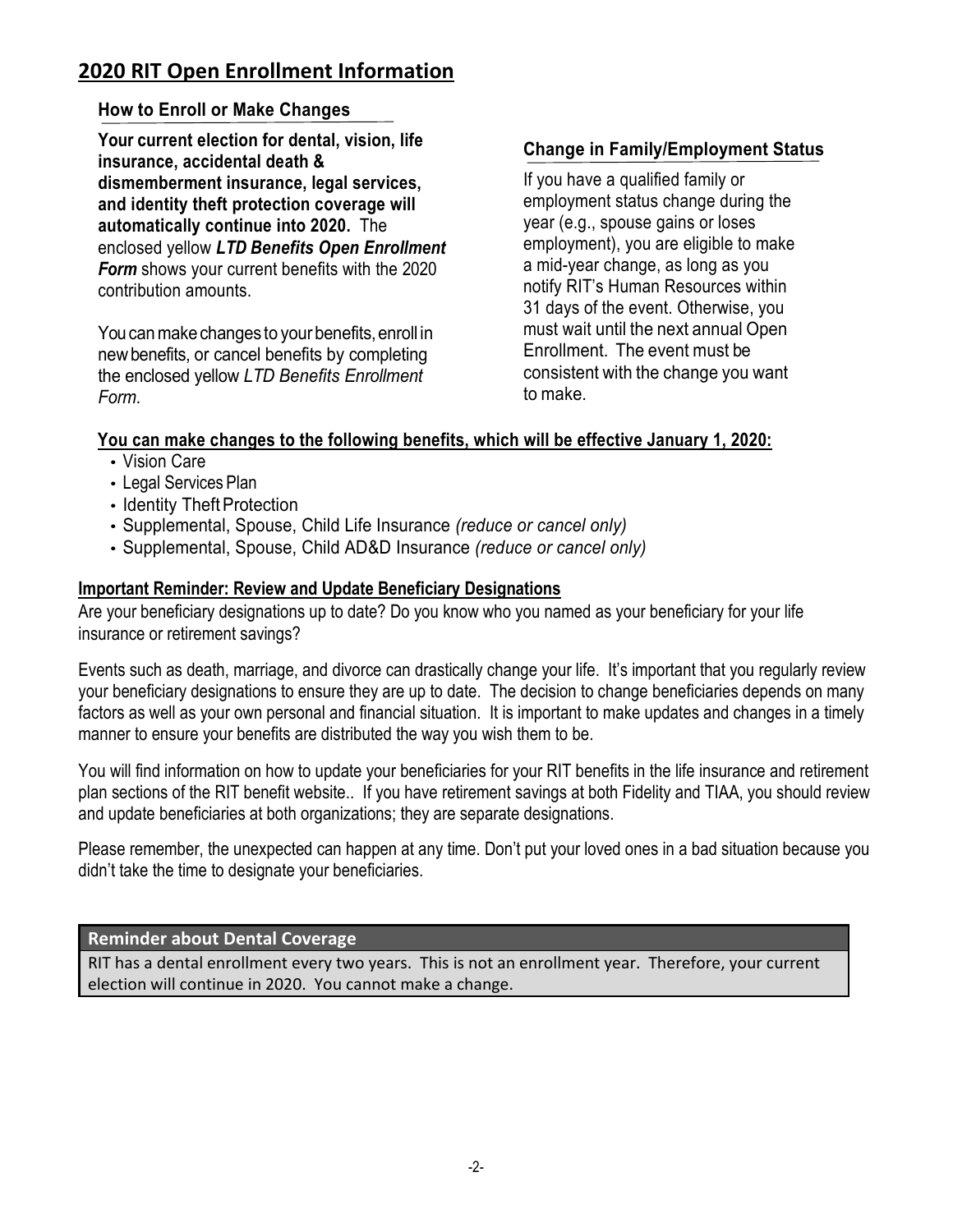# **RIT's Vision Care Plan**

We continue to receive very good feedback about RIT's Vision Care Plan from employees and retirees. The coverage is through VSP. If you and/or your eligible family members will have prescription eyewear needs in 2020, this may be the plan for you. You are eligible for benefits each calendar year. Below is a brief summary of the coverage. You will find more details on the RIT website in the Health Care section.

**IMPORTANT:** If you enroll in coverage, VSP does not issue ID cards. Just let your provider know you have VSP coverage. The ID number for LTD recipients is your RIT University ID (UID) (printed on the enclosed yellow form).

| <b>Benefit</b>                          | <b>Description</b>                                                                                                                                                                                                                                                                                                                                                                                                                                                                                                                                                                                                                        | Copay                               |  |  |
|-----------------------------------------|-------------------------------------------------------------------------------------------------------------------------------------------------------------------------------------------------------------------------------------------------------------------------------------------------------------------------------------------------------------------------------------------------------------------------------------------------------------------------------------------------------------------------------------------------------------------------------------------------------------------------------------------|-------------------------------------|--|--|
| <b>WellVision Exam (routine)*</b>       | Focuses on your eyes and overall wellness                                                                                                                                                                                                                                                                                                                                                                                                                                                                                                                                                                                                 | \$15                                |  |  |
| <b>Prescription Glasses</b>             |                                                                                                                                                                                                                                                                                                                                                                                                                                                                                                                                                                                                                                           | \$20                                |  |  |
| Frame                                   | \$130 allowance for a wide selection of frames<br>$\bullet$<br>\$150 allowance for featured frame brands<br>٠<br>20% savings on the amount over your allowance<br>٠                                                                                                                                                                                                                                                                                                                                                                                                                                                                       | Included in<br>prescription glasses |  |  |
| <b>Lenses</b>                           | Single vision, lined bifocal, and lined trifocal lenses<br>$\bullet$<br>Polycarbonate lenses for dependent children<br>٠                                                                                                                                                                                                                                                                                                                                                                                                                                                                                                                  | Included in<br>prescription glasses |  |  |
| <b>Lens Enhancements</b>                | Progressive lenses<br>$\bullet$<br>Average savings of 35-40% on other lens<br>٠<br>enhancements (e.g., anti-glare)                                                                                                                                                                                                                                                                                                                                                                                                                                                                                                                        | \$0                                 |  |  |
| <b>Contacts (instead of glasses)</b>    | \$130 allowance for contacts and contact lens<br>$\bullet$<br>exam (fitting and evaluation)<br>15% savings on a contact lens exam (fitting and<br>$\bullet$<br>evaluation)                                                                                                                                                                                                                                                                                                                                                                                                                                                                | \$0                                 |  |  |
| <b>Diabetic Eyecare Plus</b><br>Program | Services related to diabetic eye disease, glaucoma<br>$\bullet$<br>and age-related macular degeneration (AMD).<br>Retinal screening for eligible members with<br>diabetes. Limitations and coordination with<br>medical coverage may apply. Ask your VSP doctor<br>for details.                                                                                                                                                                                                                                                                                                                                                           | \$20                                |  |  |
| <b>Extra Savings</b>                    | <b>Glasses and Sunglasses</b><br>Extra \$20 to spend on featured frame brands. Go to vsp.com/special offers<br>$\bullet$<br>for details.<br>30% savings on additional glasses and sunglasses, including lens<br>٠<br>enhancements, from the same VSP provider on the same day as your<br>WellVision Exam. Or get 20% from any VSP provider within 12 months of<br>your last WellVision Exam.<br><b>Retinal Screening</b><br>No more than a \$39 copay on routine retinal screening as an enhancement<br>٠<br>to a WellVision Exam<br><b>Laser Vision Correction</b><br>Average 15% off the regular price or 5% off the promotional price; |                                     |  |  |
|                                         | discounts only available from contracted facilities<br>After surgery, use your frame allowance (if eligible) for sunglasses from any<br>٠<br>VSP doctor                                                                                                                                                                                                                                                                                                                                                                                                                                                                                   |                                     |  |  |

*\* If the exam is not considered routine, the exam would not be covered by VSP with a \$15 copay; it may be covered under your medical plan.*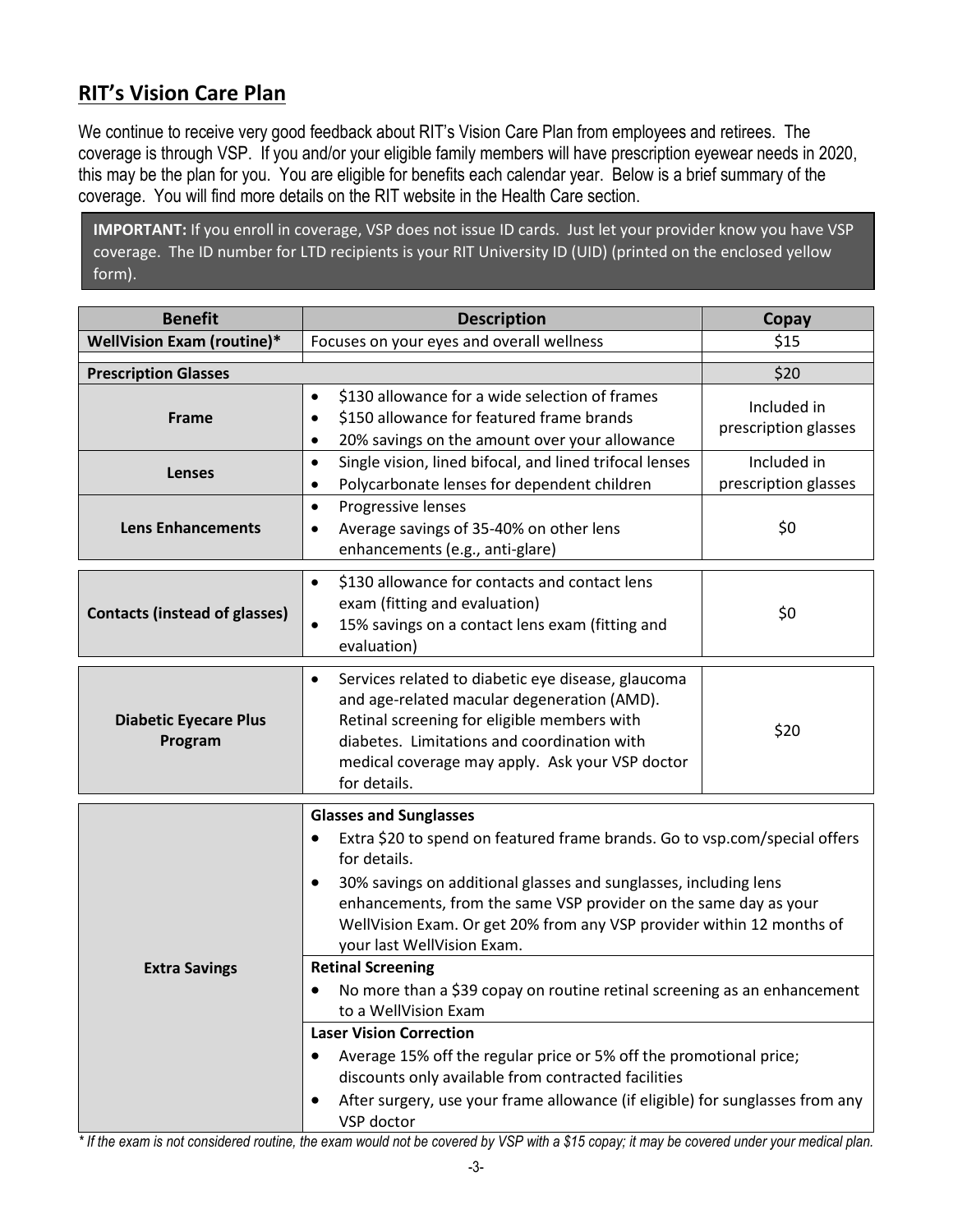# **Other Benefits**

#### **TruHearing® Hearing Aid Discount Program through RIT's Vision Care Coverage**

If you participate in RIT's vision care coverage with VSP, you and your family members can save up to 60% on hearing aids if purchased through TruHearing.

TruHearing provides members with:

- Access to a national network of more than 3,800 hearing health care providers
- Three provider visits for fitting and adjustments
- A 45-day trial
- Three-year manufacturer warranty for repairs and one-time loss and damage replacement
- 48 free batteries per hearing aid
- Deep discounts on batteries shipped directly to your door

Here's how it works:

- Members call TruHearing. Members and their family call 877-396-7194 and mention VSP.
- Schedule an exam. TruHearing will answer questions and schedule a hearing exam with a local provider.
- Attend appointment. The provider will perform a hearing exam, make a recommendation, order the hearing aids through TruHearing, and fit them for the member.

Learn more about this VSP Exclusive Member Extra at [www.truhearing.com/vsp o](http://www.truhearing.com/vsp)r call 877-396-7194/V with questions.

#### **RIT's Hyatt Legal Plan**

It can be difficult to know how to find an attorney when you need one. With RIT's legal plan through MetLaw, provided by Hyatt Legal Plans, you can have a team of attorneys ready to help you take care of life's planned and unplanned legal events. During your lifetime, you may need legal help more often than you think. Getting married, buying or selling a home, starting a family, dealing with identity theft, sending your kids off to college, or caring for aging parents are

just some scenarios where attorneys can provide expert legal advice. With RIT's legal plan, you can get access to legal help for all of these matters and more.

The plan's network attorneys provide support face to face, by phone, or by questions submitted online to their Law Firm E-Panel®. For certain legal matters, your attorney can represent you in court without you being present. The network attorneys are there for you, whenever you need advice on any personal legal matter or representation on a number of legal services covered under the plan—giving you peace of mind that you've got an expert on your side, for as long as you need them.

To elect or cancel coverage, please complete the enclosed yellow *LTD Benefits Open Enrollment Form*. If you elect coverage, RIT's billing administrator, Lifetime Benefit Solutions (LBS) will bill you monthly for the coverage. For more details, go to [www.rit.edu/benefits](http://www.rit.edu/benefits) and click on the link for the Open Enrollment page.

#### **Identity Theft Protection**

During the open enrollment period, you can enroll, cancel, or change coverage for 2020. The coverage from Identity Force is very comprehensive. There are three main categories; some of the services are as follows. The monthly premium contributions are found on the enclosed yellow form. You will find details about the benefit on the HR website [\(www.rit.edu/benefits\)](http://www.rit.edu/benefits).

- 1. **Prevention—**fraud monitoring online protection tools
- 2. **Detection—**identity monitoring, change of address monitoring, medical ID fraud protection, and junk mail opt-out
- 3. **Restoration—**identity restoration specialists who complete the paperwork and make calls on your behalf, \$1 million identity theft insurance to reimburse you for eligible out-of-pocket costs (e.g., attorney fees)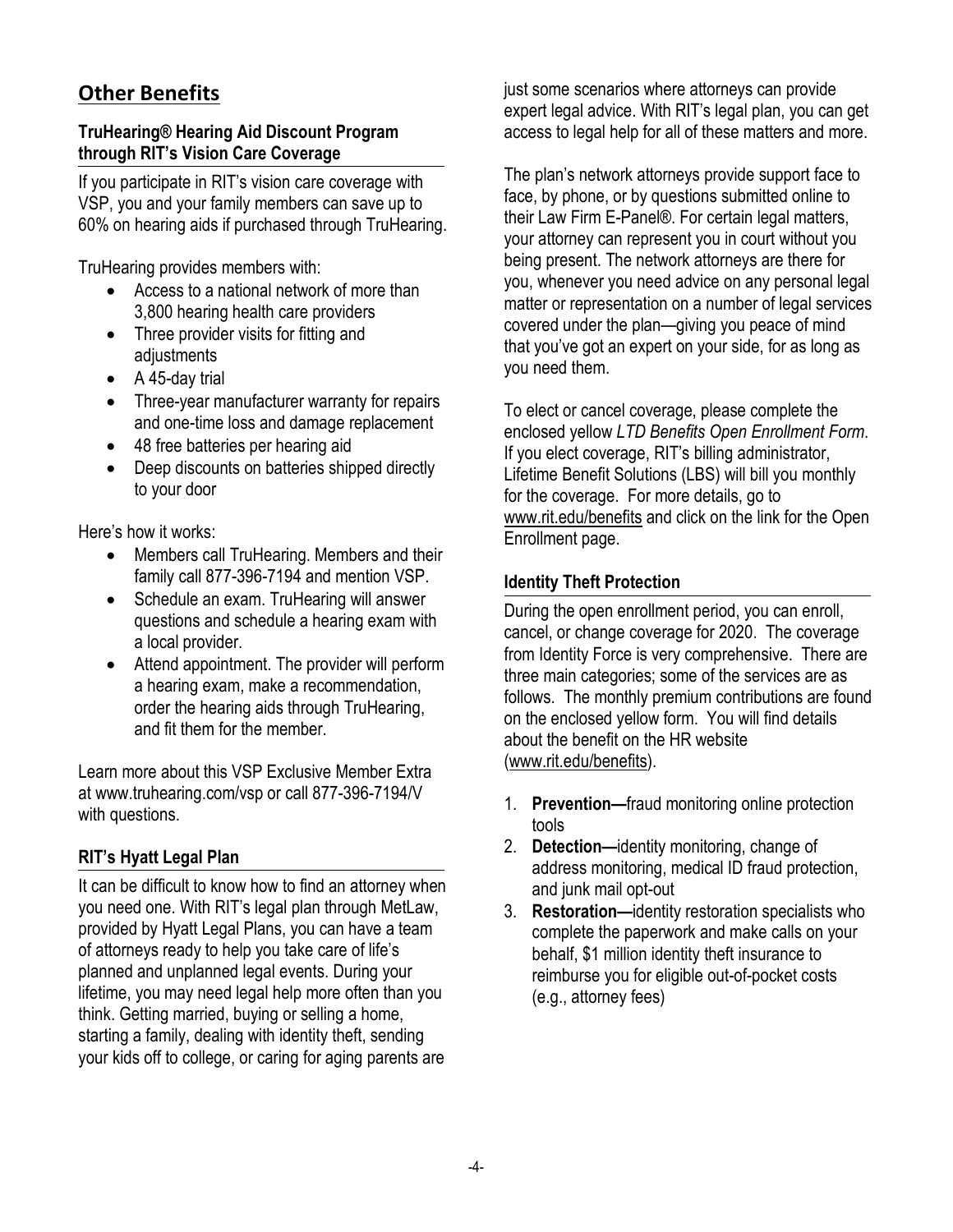### **Other Benefits - Enroll at Any Time**

**PersonalInsurance:**RIToffersemployees, retirees, and LTD recipientsan opportunity to purchase auto, homeowners, and other kinds of personal insurance at group rates. The programis administered by Mercer Voluntary Benefits and is provided by MetLife Group Property & Casualty, one of the largest underwriters of employer-sponsored insurance programs. While rates are not guaranteed, typical savings in this program are between 10-20 percent off Metropolitan's retail insurance rates.

**Pet Insurance:** Offered at a group discount through Nationwide, this medical insurance for your pets covers thousands of medical problems and conditions related to accidents or illnesses (even cancer) for dogs, cats, birds, ferrets, rabbits, reptiles, and other exotic pets. You have the freedomto visit any licensed veterinarian.

#### **RIT Services and Discounts**

**Tuition Waiver:** You and your eligible family members continue to be eligible for Tuition Waiver (courses taken at RIT).

**Employee Assistance Program (EAP):** RIT's EAP provides a vast array of benefits to you and your eligible family members. Benefits include confidential counseling, financial information, and resources, legal support and resources, and much more. Refer to the summary on the benefits website for details.

**Access Privileges to RIT Facilities:** By using your RIT ID Card, you have access privileges to RIT facilities and services such as the Student Life Center and Wallace Library.

**RITEmail:**Youmaycontinuetohavean RITemailaccount. Fromthe first time your email account is activated, you will receive an annual email notice from ITS confirming you want to continue your account. Follow the instructions to keep the account.

**Barnes&Noble@RIT:**ShowyourRIT ID Cardand get a 10% discount on most items. Please note that this applies to LTD recipients only, not spouses or surviving spouses.

**RARES:** This not-for-profit organization provides over 400 discounts on local, regional, and national products and services. Enter code RARES35 to log in to their website.